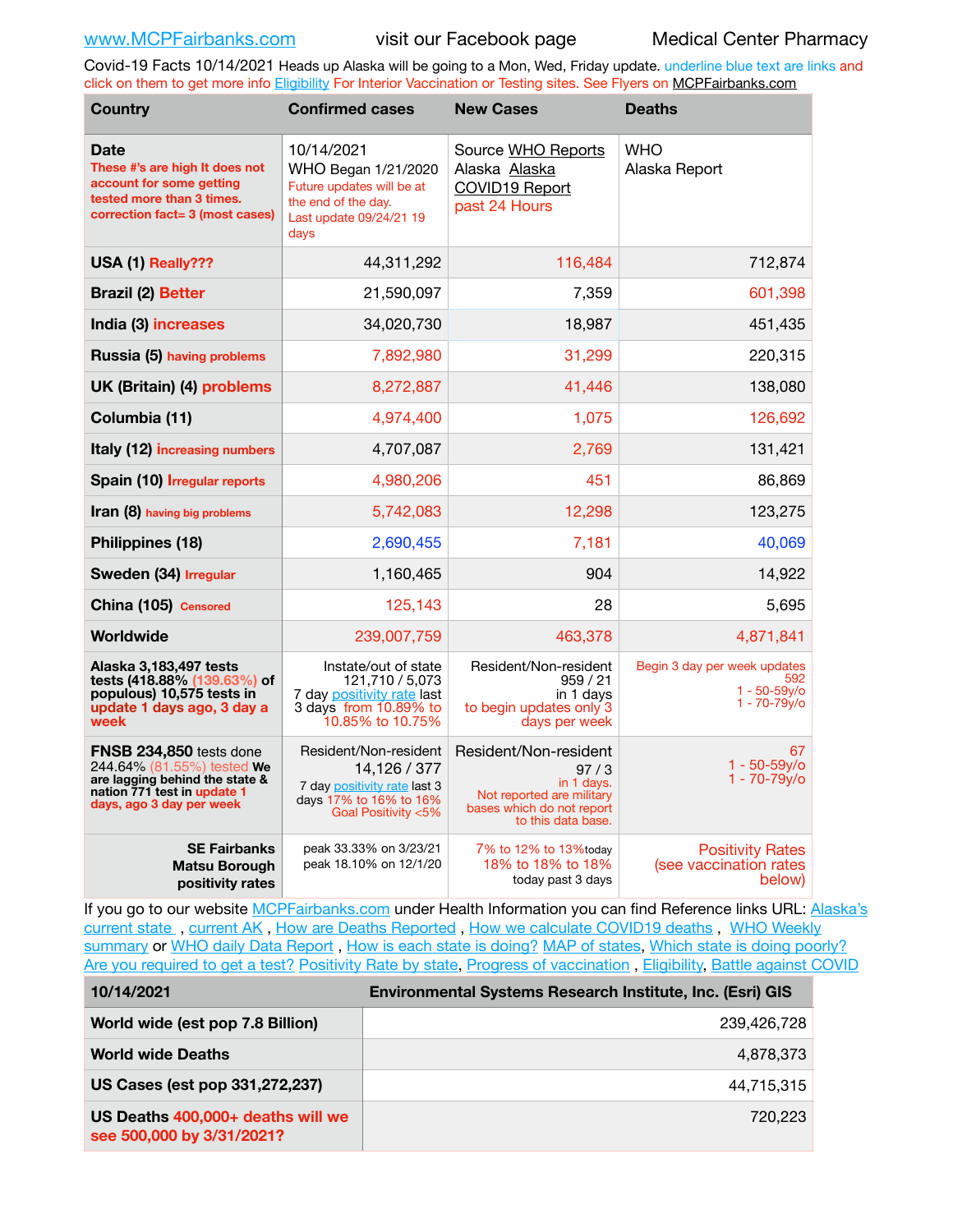# Impact of COVID-19 on the US Healthcare system

Estimated US Population 331.3 million 270.18% (90.06%) have been tested (884.3 million tests have been run) Estimated 5% of US population will test positive for Covid-19 16.56 million (currently 44.7 Million (13.51%) of population tested positive vs Alaska (16.01%) we have currently tested an est. 884.3 million based on 44.7 mill that have tested positive discount some of these numbers by 67% to account for multiple testing of same person.

If 8% will require hospitalization of the 16.56 million positive cases, we would need 1.325 million beds. Estimated by the American Hospital Association there are 800,000 staffed beds available.

The US has 2.8 hospital beds per 1000 our needs could be 56, China had 4.3, Italy 3.2, South Korea 12.3

The USNS Mercy and Comfort added 2,000 staffed beds, not ICU Of these estimated to be admitted to ICU **860,000**. to ICU beds The US has 16,000 ICU beds we have 68,000-85,000 beds US could need 299,000 beds with ventilators  $\leq 16,000$  ventilators

 The Needs

**Summation:** Estimated needs could be 1.325 million hospitalized beds for just COVID-19 patients alone. If positives represents 5% of test run, then approximately 884.3 million have been tested, we have no idea how many tests have been run or how many multiple tests conducted on the same person, resulting in 44.7 million positive tests run with 720,223 total deaths with 9,466 deaths in the past 1 days ave yesterday 5,099/day, ave 2320/day. In AK, with 121,710 positive cases 16.01% of Alaska, 2,586 hospitalizations, and 592 deaths. Hospitalization rate is 2.19% of those that test positive, Death Rate 0.48% overall or 22.72% of those hospitalized. Those >60 y/o represent 15% of positive cases, yet represent 80% of deaths. 827,882 vaccines given equal approximately 407,520 (53.62%) completed series and 420,362 (55.31%) vaccinated once of population.

Normal ICU stay 5-7 days, estimated ICU stay for COVID-19 2-3 weeks and they could tie up a ventilator for that length of time also, helping only 1/3 as many patients.

This is why we need to flatten the curve by social spacing and only essential travel.

Expected Death (these are just estimates based on other countries) if 5% of the US Population (16.56 million) test positive we are now at 29.137 million positive (8.8%) and if

1% die = 165,600 people

2% die = 311,200 people

3% die = 496,800 people

6% die = 993,600 people obviously we have passed the 1.325 million positive cases we are at 38.176465 million so if 5% of the US population (16.56 million) test positive and 6% of those die = 993,600 deaths if no vaccine, or if 3.09% (511,704) will die, but we are 11.5% of the population, we know 1.65% die or 631,809 people. World wide death rate of positive tests actually 2.04%. The US is at 720,223 1.61% of those actually tested positive, that is 70% lower death rate than when we started in 3/2020 , started at 6%. But we are slipping Death % have gone from 1.67 to 1.82%. There are 7.8 Billion people in the world 331.3 million live in the US (4.2% of the world's population) 13.51% have tested positive. The US deaths represents 14.76% of the world's death numbers and 18.68% of worldwide confirmed cases we should be at 4.2%. Interesting the US has access to the greatest health care in the world, yet experienced 1 death of 5 deaths worldwide or 20% of the worlds death yet represent only 4.2% of the population. What are we doing wrong?

In comparison to the flu in the US.

CDC Estimates. From 2010 to 2016, the flu-related death rate was between 12,000 and 56,000, with the highest season being 2012 to 2013 and the lowest being 2011 to 2012. Most deaths are caused by complications of the flu, including pneumonia or a secondary bacterial infection of the heart or brain. or 2,000 to 9,333 per year. In 2020 in the US has 19 million cases 180,000 hospitalized and 10,000 (0.052%) have died, typically it is 2% will die, compared to 1.61% with COVID19. 270.18% (US), 418.88% (Alaska), & 244.64% (Fbks) are still too few to protect us from future outbreaks. Experts feel that we need either need people to get infected with the virus and develop antibodies or get vaccinated to create immune antibodies to protect us, that we need >65% of the population to have positive antibody tests and preferably 70-90%, one expert felt they would not feel confident til >85% were positive, to give assurance (herd immunity) in order to go without masks and social distancing. NY City seems to have the highest number at 20%. Testing is so important. Currently we are testing at 50.41 Million tests per month. At this rate to test everyone once it will take 6.51 months or over 0.67 years. To test 3 times it would take 19.52 months or almost 2 years still from now

The [Flu](https://lnks.gd/l/eyJhbGciOiJIUzI1NiJ9.eyJidWxsZXRpbl9saW5rX2lkIjoxMDMsInVyaSI6ImJwMjpjbGljayIsImJ1bGxldGluX2lkIjoiMjAyMTAyMjYuMzYwNDA3NTEiLCJ1cmwiOiJodHRwczovL3d3dy5jZGMuZ292L2ZsdS93ZWVrbHkvb3ZlcnZpZXcuaHRtIn0.ePMA_hsZ-pTnhWSyg1gHvHWYTu2XceVOt0JejxvP1WE/s/500544915/br/98428119752-l) (Influenza kills approximately 1-2% of those infected ([1.6% positivity in Alaska](http://dhss.alaska.gov/dph/Epi/id/SiteAssets/Pages/influenza/trends/Snapshot.pdf) zero deaths for flu), SARS killed 800 people total, COVID19 appears to kill 1.61% (720,223) of those that test positive (13.51% of US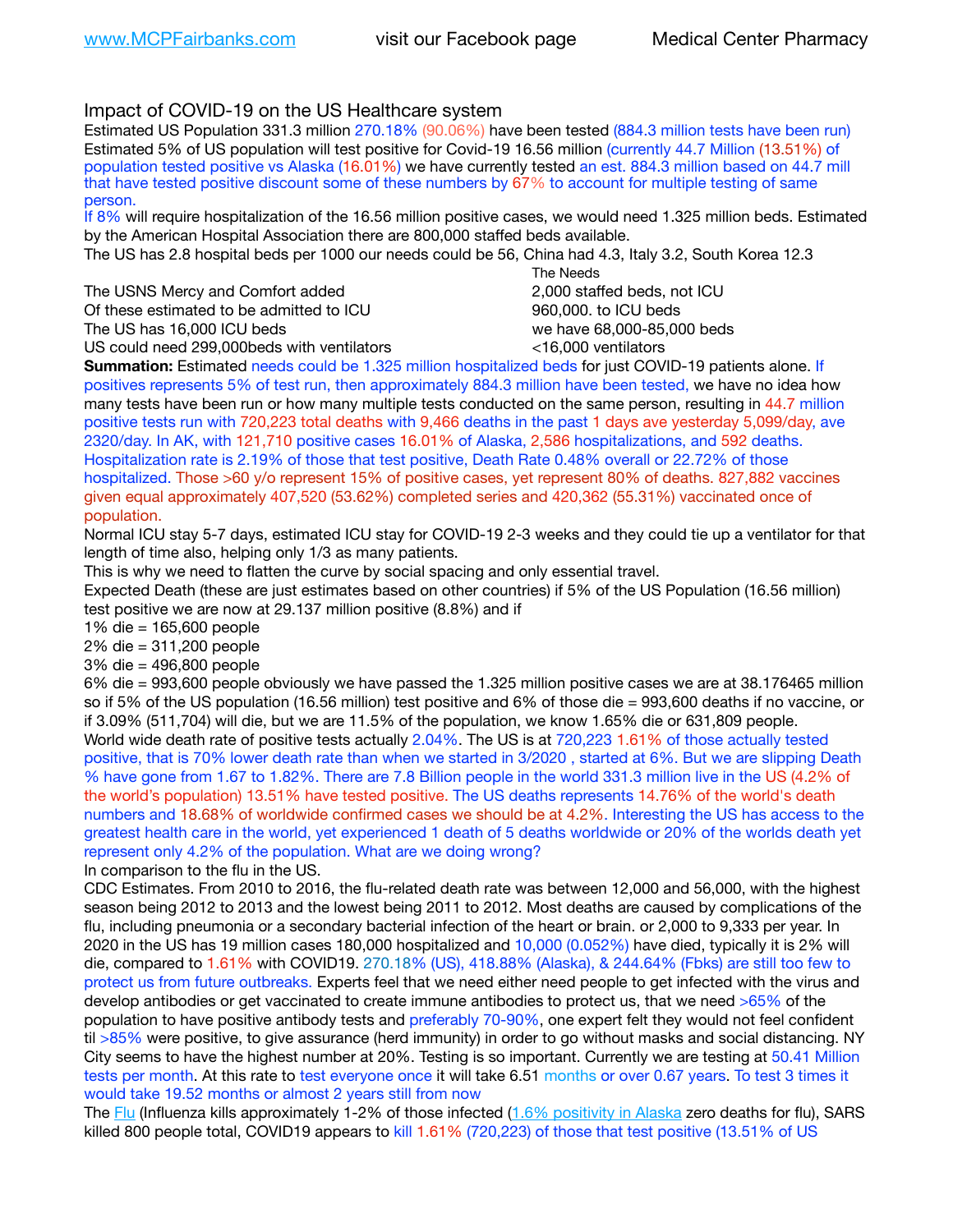COVID) or 19.5% less deadly than the flu and seems to be more contagious. (Seems to spread more readily) [Flu](https://lnks.gd/l/eyJhbGciOiJIUzI1NiJ9.eyJidWxsZXRpbl9saW5rX2lkIjoxMDEsInVyaSI6ImJwMjpjbGljayIsImJ1bGxldGluX2lkIjoiMjAyMTAyMjYuMzYwNDA3NTEiLCJ1cmwiOiJodHRwOi8vZGhzcy5hbGFza2EuZ292L2RwaC9FcGkvaWQvUGFnZXMvaW5mbHVlbnphL2ZsdWluZm8uYXNweCJ9.oOe3nt2fww6XpsNhb4FZfmtPfPa-irGaldpkURBJhSo/s/500544915/br/98428119752-l)  [rates dropped from 300 to single digits this year](https://lnks.gd/l/eyJhbGciOiJIUzI1NiJ9.eyJidWxsZXRpbl9saW5rX2lkIjoxMDEsInVyaSI6ImJwMjpjbGljayIsImJ1bGxldGluX2lkIjoiMjAyMTAyMjYuMzYwNDA3NTEiLCJ1cmwiOiJodHRwOi8vZGhzcy5hbGFza2EuZ292L2RwaC9FcGkvaWQvUGFnZXMvaW5mbHVlbnphL2ZsdWluZm8uYXNweCJ9.oOe3nt2fww6XpsNhb4FZfmtPfPa-irGaldpkURBJhSo/s/500544915/br/98428119752-l) note the start of mask wearing impacted flu numbers. Alaska has 121,710 so far 14,126 in Fairbanks or 1 of every 9 of Alaskans, and with 67 of 592 deaths 1 in 9, the first case was transient foreign airline crew member. Interesting, the Source of Alaska's SARS-Cov2 virus originated not from East Asia by travelers or the west coast (Washington where it was first observed) , but came from the east coast of the US, and they were inoculated first from Europe, accordingly from New York's Governor and CDC. Currently 40 Variants known, only 14 of major concern in the US. (Europe's (china's)) Primary, plus an Ohio variant (COH.20G/501Y), California, [UK](https://www.cdc.gov/coronavirus/2019-ncov/transmission/variant-cases.html) (B.1.1.7), (7) South African (1.351), India (Delta), Delta-Plus, Peru (Lambda(C.37)), Mu (Columbia) and (2) Brazil (P.1), we have seen 6, Europe's (China) [variant,](https://www.webmd.com/lung/news/20210318/cdc-who-create-threat-levels-for-covid-variants?ecd=wnl_cvd_031921&ctr=wnl-cvd-031921&mb=kYbf7DsHb7YGjh/1RUkcAW0T6iorImAU1TDZh18RYs0=_Support_titleLink_2) California, Brazil, UK, South Africa, India (delta) now representing 96% of new tests, Mu (Columbia) the latest in Alaska so far, the last 5 in particular as they have a 50% increase in transmissibility vs 20% in the others over the China variant, the delta variant is 50% more transmissible than the UK (B.1.1.7)version, Mu(Columbia). For the latest in [Variance issues in Alaska](https://lnks.gd/l/eyJhbGciOiJIUzI1NiJ9.eyJidWxsZXRpbl9saW5rX2lkIjoxMDgsInVyaSI6ImJwMjpjbGljayIsImJ1bGxldGluX2lkIjoiMjAyMTA4MDUuNDQxMzM4NzEiLCJ1cmwiOiJodHRwOi8vZGhzcy5hbGFza2EuZ292L2RwaC9FcGkvaWQvc2l0ZWFzc2V0cy9wYWdlcy9odW1hbmNvdi9BS1NlcUNvbl9HZW5vbWljU2l0dWF0aW9uUmVwb3J0LnBkZiJ9.wjCZc7vYm_CIgdjPTJyJ9ehoQjtub_KeZLTKgTIA69A/s/500544915/br/110405970878-l)

**Best practice protection** is good personal Hygiene do not touch eyes, nose, mouth, wash hands frequently for at least 20-30 seconds, before you touch your face, and observe personal spacing of 6-18 feet. Remove your shoes in your house, frequently clean surface areas, let the cleaner sit 15-20 sec before wiping off. **We are recommending to wear any kind of mask.**

Drug treatment is being researched, but as yet not been verified, only suggested. Best to isolate those sick and isolate those most susceptible (old and preconditioned with risk factors)

**Risk factors:** Cardiovascular disease (56.6%), Obesity (41.7%), Diabetes (33.8%), age >60, respiratory problems, especially smokers or those who vape, High Blood Pressure

If you have been exposed self isolate for 2-4 weeks

One episode in China, a man tested negative for 27 days before showing symptoms. So Isolation may want to be considered up to 4 weeks not just 10-14 days.

Italy 1 in 10 positive cases admitted to ICU due to Hypoxic failure requiring mechanical ventilation. In NY it was 1 in 7 that required hospitalization, of the 5700 hospitalized 2634 were discharged (79% (2081)) or added (21%(553)), 9 in 10 put on a ventilator died.

Public policy development and education is important. **How Long does Covid-19 stay on objects**

| Air (droplets in air, sneeze/cough) | up to 3 hours |                            |
|-------------------------------------|---------------|----------------------------|
| Copper                              | 4 hrs         |                            |
| skin (SARS-COV2)                    | 9.04 hrs      | (Influenza virus 1.82 Hrs) |
| droplets on skin (sneeze)           | 11 hours      |                            |
| Cardboard (Amazon Box)              | 24 hrs        |                            |
| Plastic surfaces/Stainless Steel    | 72 hour       |                            |
|                                     |               |                            |



Early viral testing tests to see if you currently have the virus.

Later antibody testing tells us if you have been exposed and survived. But does not tells us if you have immunities to the virus. We will need to have both tests done in order to open the community..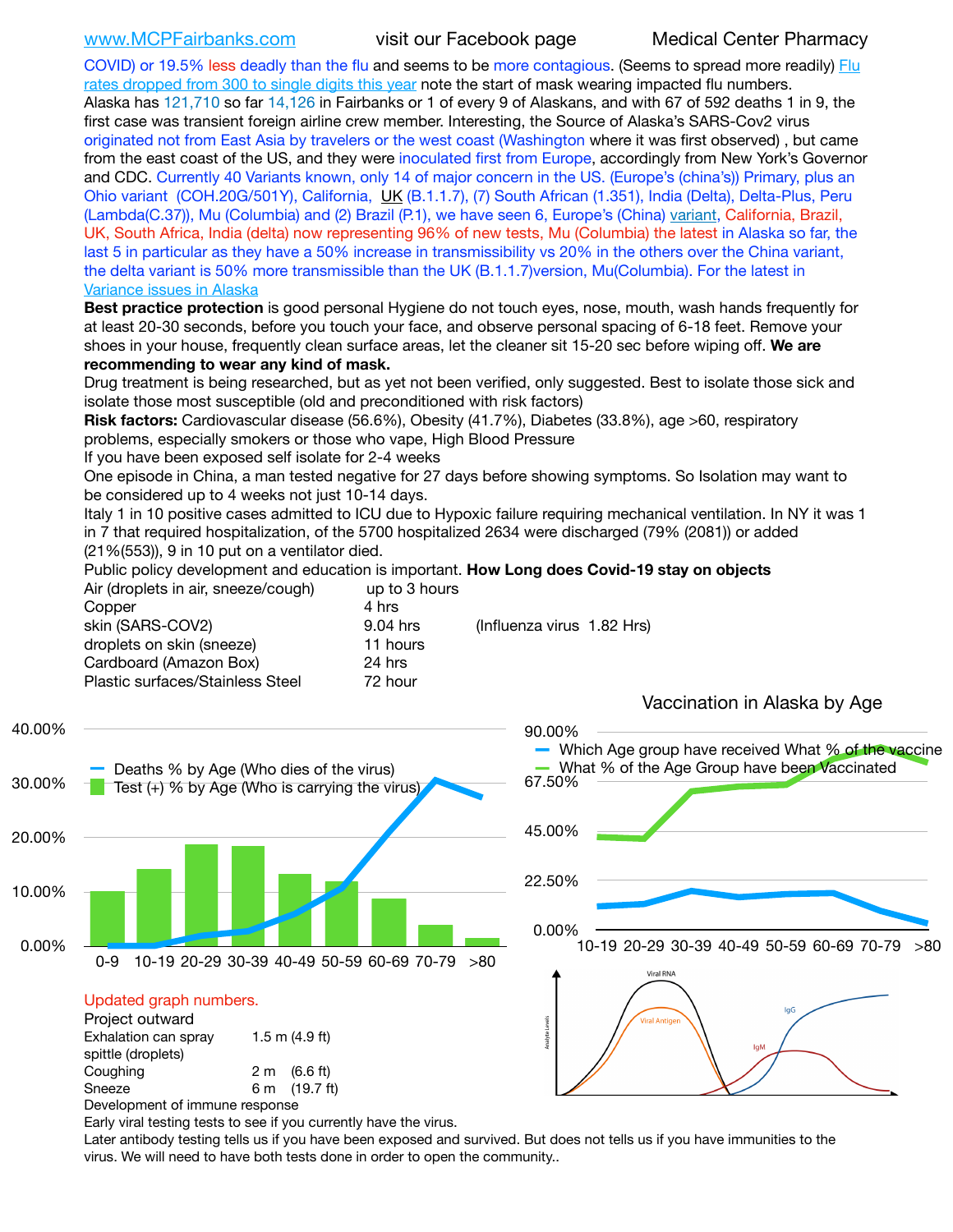[www.MCPFairbanks.com](http://www.MCPFairbanks.com) visit our Facebook page Medical Center Pharmacy

Viral Antigen and Viral RNA tells us you have the disease and can spread the disease and if you can or are currently sick. IgM (short term) and IgG (long term antibodies) tells us you have experienced the virus or had the vaccine, and got over it. You may be resistant if your [antibody levels](https://www.cdc.gov/coronavirus/2019-ncov/lab/resources/antibody-tests.html) are high enough. [Current](https://l.facebook.com/l.php?u=https://www.itv.com/news/2020-10-26/covid-19-antibody-levels-reduce-over-time-study-finds?fbclid=IwAR3Dapzh1qIH1EIOdUQI2y8THf7jfA4KBCaJz8Qg-8xe1YsrR4nsAHDIXSY&h=AT30nut8pkqp0heVuz5W2rT2WFFm-2Ab52BsJxZZCNlGsX58IpPkuVEPULbIUV_M16MAukx1Kwb657DPXxsgDN1rpOQ4gqBtQsmVYiWpnHPJo2RQsU6CPMd14lgLnQnFWxfVi6zvmw&__tn__=-UK-R&c%5B0%5D=AT1GaRAfR_nGAyqcn7TI1-PpvqOqEKXHnz6TDWvRStMnOSH7boQDvTiwTOc6VId9UES6LKiOmm2m88wKCoolkJyOFvakt2Z1Mw8toYWGGoWW23r0MNVBl7cYJXB_UOvGklNHaNnaNr1_S7NhT3BSykNOBg) [View of antibodies/immunity](https://www.livescience.com/antibodies.html)[.](https://www.itv.com/news/2020-10-26/covid-19-antibody-levels-reduce-over-time-study-finds) We have tested currently 417.494% (139.16%) of the Alaskan population and over little over 267.04% (89.01%) of the US population, discount these numbers by 67% to reflect multiple testing of the same person. To be safe, we need at least 25% to see if we are making progress, [60%](https://www.jhsph.edu/covid-19/articles/achieving-herd-immunity-with-covid19.html) to [barely qualify](https://www.nature.com/articles/d41586-020-02948-4) to be safe, and [70-90%](https://www.mayoclinic.org/herd-immunity-and-coronavirus/art-20486808) to be assured we will not see a second wave of sickness. Some experts will [not feel safe til we are at 85%.](https://www.bannerhealth.com/healthcareblog/teach-me/what-is-herd-immunity) See bottom of last page to see how and where in Alaska do we and each of the boroughs stack up, compared to other states and the nation. Three types of clinical laboratory COVID-19 or SARS-CoV-2 tests are being developed:

 Molecular Gene sequencing (current method), Viral antigen (testing parts of the virus), Host antibody tests (serology). They detect the virus in different ways.

Mask & [Mask Usage:](https://www.nationalgeographic.com/history/2020/03/how-cities-flattened-curve-1918-spanish-flu-pandemic-coronavirus/) N95 filter out 95% of the particles in the air 3 microns in size or larger.

| <b>Conflict</b>                                          | Comba<br>t Death | Past 1<br>days |
|----------------------------------------------------------|------------------|----------------|
| <b>Revolutionary</b><br>War                              | 8,000            |                |
| Civil War                                                | 214,938          |                |
| World War I                                              | 53,402           |                |
| World War II                                             | 291,557          |                |
| <b>Korean Conflict</b>                                   | 33,686           |                |
| <b>Vietnam</b>                                           | 47,424           |                |
| <b>Gulf War</b>                                          | 149              |                |
| Afghanistan                                              | 1,833            |                |
| <b>Iraq</b>                                              | 3,836            |                |
| 1918 Flu                                                 | 675,000          |                |
| 9/11 deaths                                              | 2.977            |                |
| <b>COVID19 deaths</b><br>from 1/20/2020 to<br>10/14/2021 | 720,223          | 9,466          |

Mold sizes are about 10-12 microns in size. Bacteria are larger, so is dust, Gas molecules and viruses are smaller. PM2.5 are 2.5 microns in size. **Viruses** can be 1 micron in size, 0.3 micron in size, or 0.1 microns in size, so they **will pass right through**. **We recommend wearing any mask, the mask may provide up to 5 times the protection** ver **wearing no mask at all**. It still **does not protect** the wearer from contracting the infection, it **can inhibit** the spreading, something is **better than nothing at all**. **Remember there is a clean side ( the side towards you) and a dirty side,** the side to the contaminated air is dirty. If you are COVID positive then this is reversed.

When handling the mask, do not touch the dirty side and then touch your face, Wash properly your hands first after touching the dirty side before touching your face. If you are infected the dirty side is the inside surface of the mask. Wash your homemade mask in hot water wash >133F (for at least 10 minutes) and rinse to sanitize with high heat >133F Plus and a weak bleach or peroxide (not Both) the mask. Daily if possible. If you are a frontline health care provider with a homemade fabric mask 2 hours. Do not touch the dirty side.

**Mask usage: 5/13/21 While the CDC** has changed it's recommendations for those who have gotten vaccinated to go mask free, except on Mass Transportation such as buses and airline, or when in crowded situations, like concerts.

Those that have not been vaccinated are still advised need to wear a mask, they are now the population at risk.

The risk has now increased for those non-vaccinated folks. They no longer have the masked people in the community to protect them. While those who have been vaccinated will not get sick or as sick. They can still pass, much more easily without the masks, the virus to those who have not been vaccinated to make them sick.

Therefore, it is even **more imperative** that those that have not been vaccinated, wear a mask to protect themselves, or get vaccinated. The sea of those with the potential to have the virus now are those <12 y/o of age, those >  $12y$ /o who have not been vaccinated, or those who have been vaccinated and are transitory carriers. Currently, this is about 50% of the US population and about 60% of the Alaskan population. And about 80% of all children under 18y/o at this moment.

**Alcohol solutions** should be 60-80% alcohol **70%** is optimal. **Keep wet and rub 30 seconds**, or Happy Birthday song sung 3 times. **Hydrogen peroxide diluted to 2%** or 4 teaspoonful per quart of water (20ml per 946ml) Bleach the same ratio **Vinegar and ammonia are good cleaning agents, but not disinfectants**. **Do not mix** any of these agents together, toxic fumes can result. **Disinfectants, in order to be effective**, should remain on the applied surface, to be cleaned moist **(wet) for 30 seconds to 4 minutes** depending on material. Caution may dissolve glue or adhesives or bleach and discolor items, check with manufacturers. Do not let it get inside electronic devices. UV (10 minutes), [UV light](http://www.docreviews.me/best-uv-boxes-2020/?fbclid=IwAR3bvFtXB48OoBBSvYvTEnKuHNPbipxM6jUo82QUSw9wckxjC7wwRZWabGw) only kills where it can see.

### **Myths**

Taking hot baths, using colloidal silver, eating garlic soup, gargling with bleach are not proven to be effective. We have already seen using chloroquine taking the wrong form in the wrong dose can be fatal, one death and one critically injured. (see Arizona couple after listening to the past-president)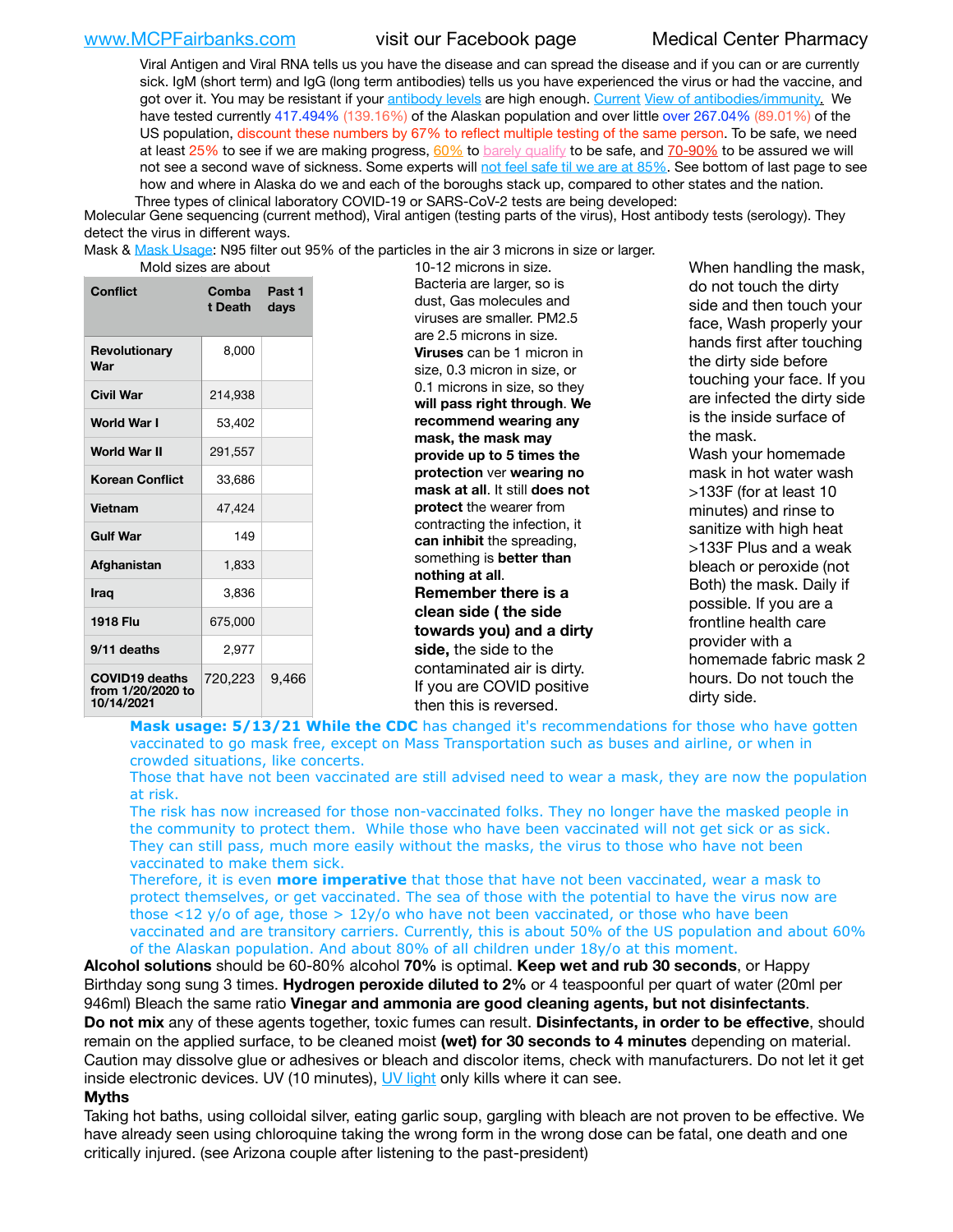## [www.MCPFairbanks.com](http://www.MCPFairbanks.com) visit our Facebook page Medical Center Pharmacy

**We have heard of all kinds of cures.** To date there is no curative or preventative treatments, only supportive therapy. At this point there is **no proof** that Quinine, zinc, Hydroxychloroquine, Chloroquine, or Vitamin C works. As they say wives-tale at best, irresponsible reporting most likely. We have seen no information that they work. There have been ineffective dosing issues, over-dosing issues, permanently killing the senses of smell or taste, inappropriate usage, cardiac arrhythmias, and death from the usage of these agents have been reported. The virus may die out with heat of summer, or cold weather, this is a myth, There are a couple of studies at show the virus can withstand 98F. We know the body tries to use up to 104F to potentiate our immune system, to kill viruses. Taking NSAID, Aspirin, Ach-Inhibitors, Arb's and you get the COVID-19 infection are not contraindicated and no clinical evidence that says you should stop any of these classes of medications. It would be misguided and ill advised if you did so, In other words, Unless your doctor makes changes, keep taking your medications unless told to do otherwise.

**Vaccine Myths and Fake information:** There are no microchips, tracking devices, fetus tissue, at all in the vaccines. Vaccines will not and can not change your DNA., It can not change the fertility of men or women. It seems to be safe to the fetus and pregnant women. You should continue to wear a mask til we get to Herd Immunity levels, but can remove masks if you are outdoors, but not at concerts where you are close together. You should still get vaccinated complete series) even if you got COVID. If you have some of the co-morbidities, it is important that you do get vaccinated, the side effects of the vaccine will be milder and survivable than getting COVID. When you have questions, ask a pharmacist or your doctor.

As of 12/21/20, DHSS was aware of 11 reports regarding possible allergic reactions from Alaska's hospitals to CDC: Bartlett Regional Hospital (8), Providence Alaska (2) and Fairbanks Memorial Hospital (1). Two were identified as anaphylaxis and one of those resulted in hospitalization for ongoing monitoring. In the other three cases, symptoms were mild and not considered anaphylaxis. the hospitalized patient has been discharged and is doing well. The CDC said there appears to be no obvious geographic clustering of these reactions, nor was a specific production lot involved. People who experience anaphylaxis after the first dose should not receive

a second dose, according to CDC recommendations. For being one of the first states in that nation to start vaccinating, those <16y/o, we have slowed down vaccinations to where we are now way behind. More people are getting sick more frequently. Soon we will have more deaths. Due to vaccination resistance, Alaska has pushed itself into near last place, in the nation, as to when we will reach "herd immunity". This is the date when we can safely remove our masks and other restrictions.

Check our website [www.MCPFairbanks.com](http://www.MCPFairbanks.com) for the 13 testing sites in the interior of Alaska.



Who is eligible now? All Alaskans >12 y/o, can receive the Pfizer vaccine and those >16 y/o can receive all of the other

vaccines, all visitors can get vaccinated. Johnson and Johnson,

has been reinstated, but I would caution not to give it to women 12-50 years old. For details about eligibility, to find a provider visit [covidvax.alaska.gov.](https://lnks.gd/l/eyJhbGciOiJIUzI1NiJ9.eyJidWxsZXRpbl9saW5rX2lkIjoxMDYsInVyaSI6ImJwMjpjbGljayIsImJ1bGxldGluX2lkIjoiMjAyMTAxMjguMzQwODU3NjEiLCJ1cmwiOiJodHRwOi8vZGhzcy5hbGFza2EuZ292L2RwaC9FcGkvaWQvUGFnZXMvQ09WSUQtMTkvdmFjY2luZS5hc3B4In0.-Xwhl42jAWOMS7ewfS85uxwrwjohCso3Sb81DuDKtxU/s/500544915/br/93796640171-l) for vaccination sites or call 1-907-646-3322 for questions [covid19vaccine@alaska.gov](mailto:covid19vaccine@alaska.gov?subject=COVID19%20Vaccine%20questions) 9 am – 6:30 pm Monday - Friday and 9 am-4:30 pm Saturday and Sunday. You may be put on hold, but you will not need to leave a message for a return phone call if you call within business hours. Keep these tips in mind when scheduling. checkout our website [www.MCPFairbanks.com](http://www.MCPFairbanks.com) Please keep these tips in mind when scheduling. Be sure to keep and save your proof of vaccination cards as you may need it for travel purposes in the future.

Gao Fu, the director of the China Centers for Disease Control, admitted on 4/10/2021 that the country's vaccines don't exactly give Covid-19 a knockout blow. One study from Brazil found that the vaccine from the Chinese company Sinovac was 50.4% effective, compared to Pfizer's 97%. Fu said the government is looking for ways to boost effectiveness.

# Many Alaskans live with underlying health concerns

You can not change your age but you can affect change with other risk factors. Nov. 17, 2020 for more information check out [Alaska DHSS Insights](http://dhss.alaska.gov/dph/Epi/id/Pages/COVID-19/blog/20201117.aspx)

Epidemiologists within the Section of Chronic Disease Prevention and Health Promotion analyzed reports from about 8,500 randomly-selected Alaska adults who participated in the annual [Behavioral Risk Factor Surveillance System \(BRFSS\)](http://dhss.alaska.gov/dph/Chronic/Pages/brfss/default.aspx) telephone survey between 2016 and 2018. About 67% of Alaska adults — two out of three — have at least one of the following ongoing health concerns that have been shown to increase chances for serious illness from COVID-19:

- 46% of Alaska adults are current or former smokers
- 32% have obesity BMI >30.0
- 8% have type 1 or type 2 diabetes